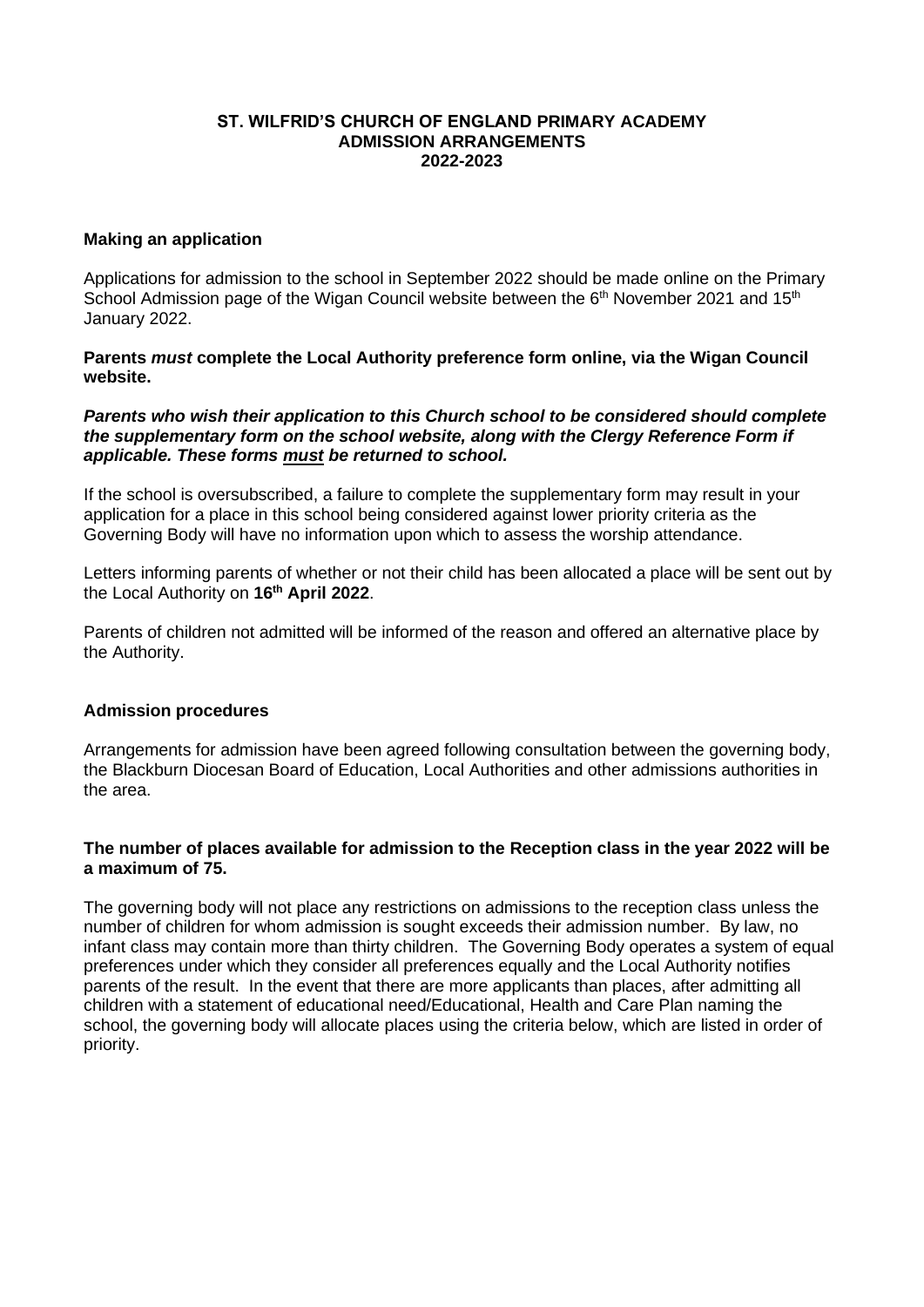- 1. Children in public care and previously looked after children.
	- (a) *This includes any "looked after child", "previously looked after children" and any child who was previously looked after but immediately after being looked after became subject to an adoption, residence or special guardianship order. 'Looked after' means that the child was (a) in the care of a local authority, or (b) being provided with accommodation by a local authority in the exercise of their social services functions. This criteria also includes looked after children and all previously looked after children who appear (to the admission authority) to have been in state care outside of England and ceased to be in state care as a result of being adopted.*
- 2. Children with special medical or social circumstances affecting the child where these needs can only be met at this school See note (i)
- 3. Children whose parents live within the ecclesiastical parish of Standish, St. Wilfrid's. See note (ii)
	- (a) Children who have a sibling attending the school on the date of the application and on the date of admission. See note (iv)
	- (b) Children with a parent/guardian worshiping in a church in full membership of churches together in England
	- (c) Other children.
- 4. Children whose parents live outside the parish
	- (a) Children who have a sibling attending the school on the date of the Application and on the date of admission. See note (iv)
	- (b) Children with a parent/guardian worshiping in a church in full membership of churches together in England
	- (c) Other children.
- 5. Proximity of home to school.

# **Tie Breaker**

Where there are more applications for the available places within a category, then the distance between the GIS address points for the school and the home measured in a straight line will be used as the final determining factor, nearer addresses having priority over more distant ones. This address point is a predetermined point generated from the Local Authority's GIS computer database, which is based on information from an Ordnance Survey to the front entrance of the school. If we offer the last place available at a school to one of twins (or triplets, or so on), our policy is to admit the other twin or triplets too. Where the cut off point is for addresses within the same building, or within the same distance from the school, then the single measure between the address points will apply and the Local Authority's system of a random draw will determine which address(es) receive the offer(s).

# **NOTES:**

- i) Professional supporting evidence from e.g. a doctor, psychologist, social worker is essential if admission is to be made under the criterion for special medical or social circumstances, and such evidence must set out the particular reasons why the school in question is the most suitable school and the difficulties which would be caused if the child had to attend another school.
- ii) A map showing the boundaries is available on the school website.
- iii) The distance between the Ordnance Survey address points for the school and the home measured in a straight line will be used to determine which addresses are closest to the school.
- iv) Siblings include step, half, foster, adopted brothers and sisters living at the same address as part of the same family unit.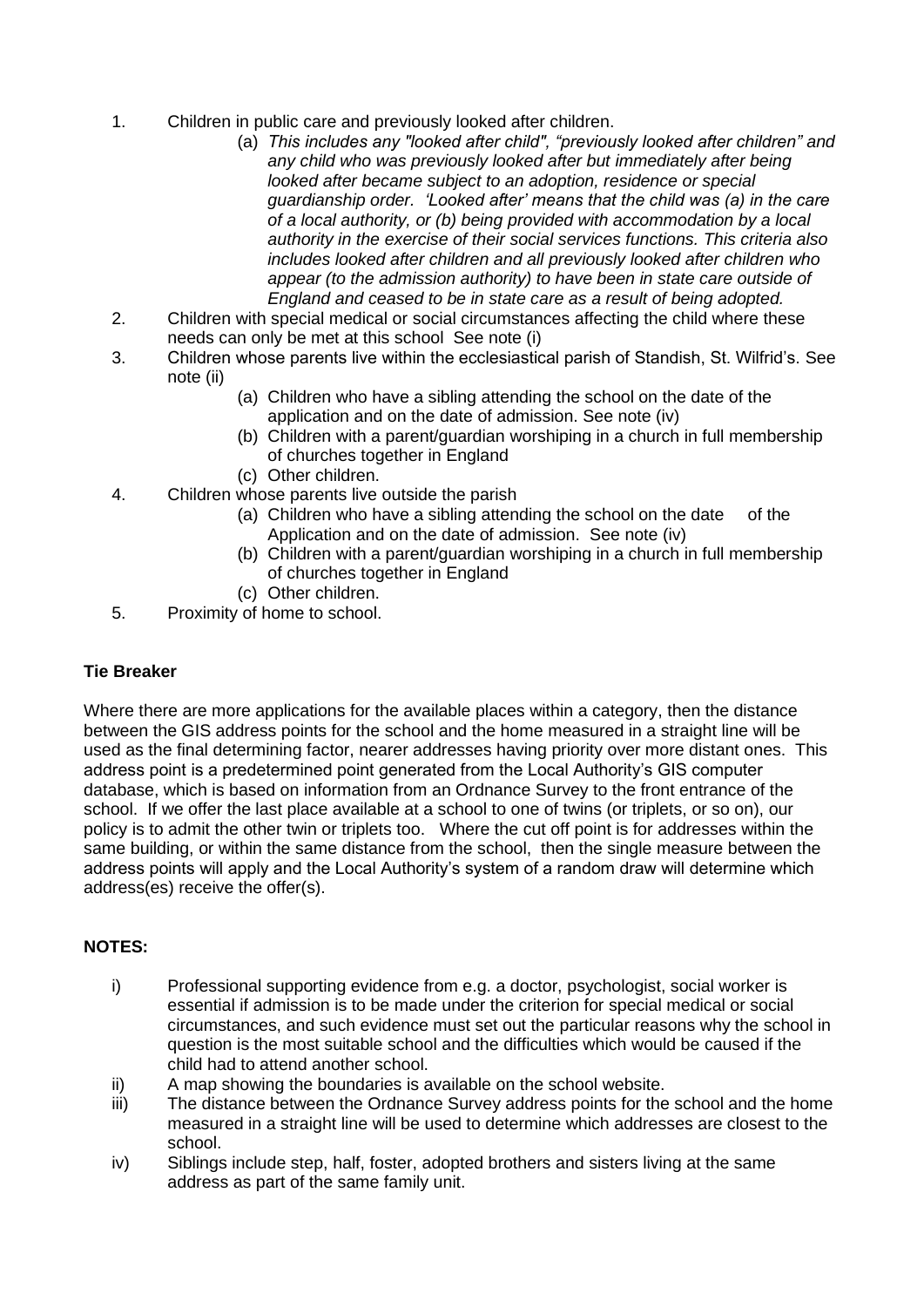v) Churches Together in England is taken as on the  $1<sup>st</sup>$  September 2021. A list may be obtained from its website "Churches Together in England website at cte.org.uk". Churches in membership of the equivalent bodies to CTE in Northern Ireland, Scotland and Wales are equally accepted. Parental worshipping is normally taken to mean a minimum of monthly attendance at church at public worship for at least the year leading up to the closing date of the application.

The governors will request confirmation of this from the relevant members of the clergy or church officer. Where a family has changed churches, then information about all of them will be required.

# **Late applications for admission**

Applications received after the closing date would be considered late and would be considered after all the others, and placed on a waiting list in accordance with the criteria.

# **Waiting List**

Where we have more applications than places, the admissions criteria will be used. Children who are not admitted will have their name placed on a waiting list. The names on this waiting list will be in the order resulting from the application of the admissions criteria. Since the date of the application cannot be a criterion for the order of names on the waiting list, late applicants for the school will be slotted into the order according to the extent to which they meet the criteria. Thus it is possible that a child who moves into the area later to have a higher priority than one who has been on the waiting list for some time. If a place becomes available within the admission number, the child whose names are at the top of the list will be offered a place. This is not dependent on whether an appeal has been submitted.

The waiting list will operate until the end of the Autumn term 2022 for those applying for a place for the 2022 intake.

# **Admission of children outside their normal age group**

Parents may seek a place for their child outside of their normal age group, for example, if the child is gifted and talented or has experienced problems such as ill health. In addition, the parents of a summer born child (1) my choose not to send that child to school until September following their fifth birthday and may request that they are admitted out of their normal age group – to reception rather than Year 1. Admission authorities **must** make clear in their admission arrangements the process for requesting admission out of the normal age group. Admission authorities **must** make decisions on the basis of the circumstances of each case and in the best interests of the child concerned. This will include taking account of the parent's views; information about the child's academic, social and emotional development; where relevant, their medical history and the views of a medical professional; whether they have previously been educated out of their normal age group; and whether they may naturally have fallen into a lower age group if it were not for being born prematurely. *They must also take into account the views of the head teacher of the school concerned. When informing a parent of their decision on the year group the child should be admitted to, the admission authority must set out clearly the reasons for their decision.*

Where an admission authority agrees to a parent's request for their child to be admitted out of their normal age group and, as a consequence of that decision, the child will be admitted to a relevant age group (i.e. the age group to which pupils are normally admitted to the school) the local authority and admission authority **must** process the application as part of the main admissions round, unless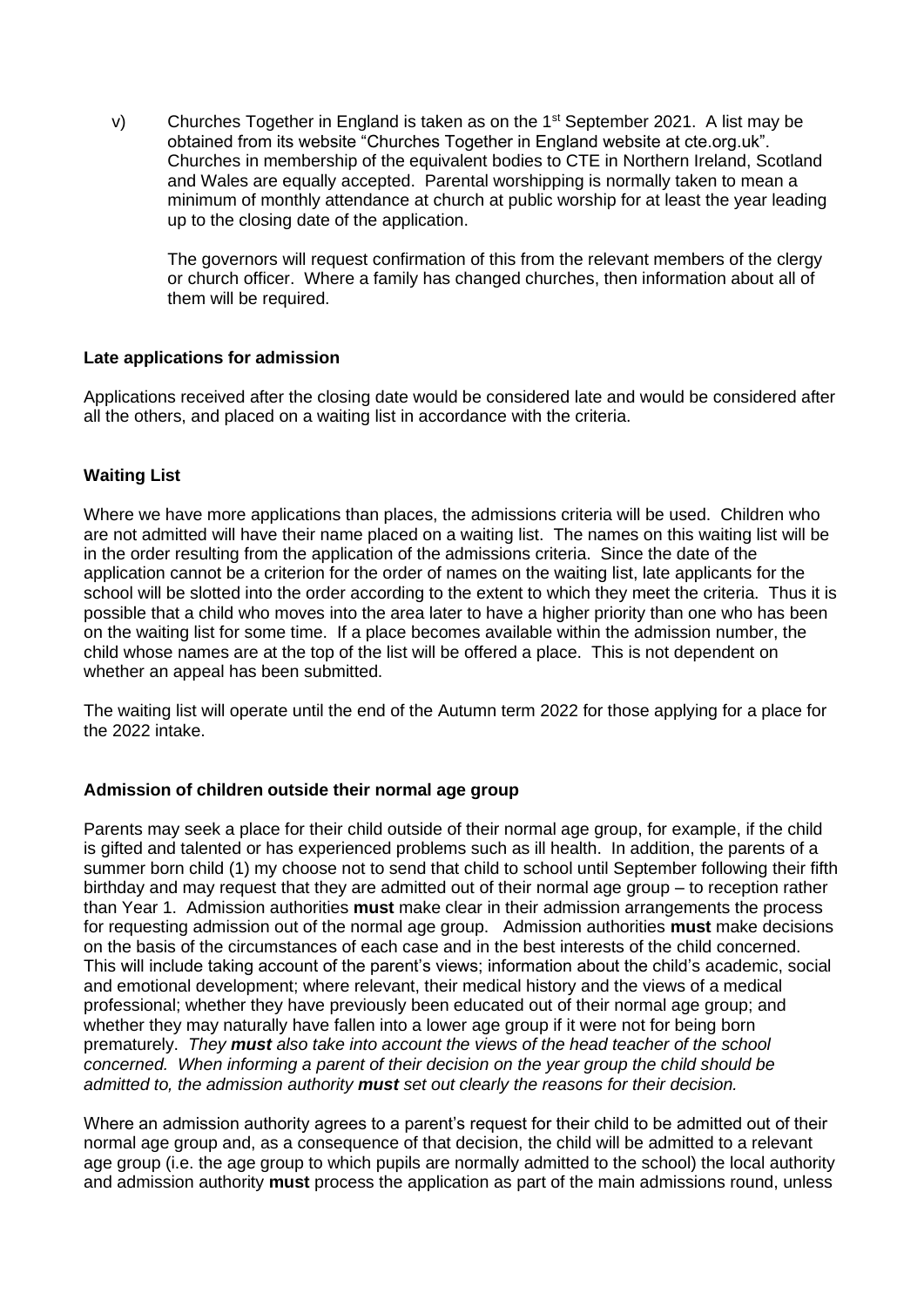the parental request is made too late for this to be possible, and on the basis of their determined admission arrangements only, including the application of oversubscription criteria where applicable. They **must not** give the application lower priority on the basis that the child is being admitted out of their normal age group. Parents have a statutory right to appeal against the refusal of a place at a school for which they have applied. *This right does not apply if they are offered a place at the school but it is not in their preferred age group.* 

(1) The term summer born children relates to all children born from 1 April to 31 August. These children reach compulsory age on the 31 August following their fifth birthday (or on their fifth birthday if it falls on 31 August). It is likely that most requests for summer born children to be admitted out of their normal age group will come from parents of children born in the later summer months or those born prematurely.

# **A decision is made on the basis of the circumstances of each case.**

# **The process is as follows:**

# **Stage 1 – request**

Parents make a formal request to the Local Authority School Organisation Team in writing with any supporting evidence they wish to be considered.

- A request for early entry into Year 7 should be made before 31 October in the previous academic year in order to give sufficient time for the case to be considered prior to the offer of school places on 1 March.
- A request for delayed entry to reception class should be made at the same time as applying for a place for normal entry (i.e. by the closing date of 15 January) in order to give sufficient time for the case to be considered prior to the offer of school places on 16 April.
- A request for in year admission outside of the normal age group should be made on the normal in year transfer form.

We do not accept requests for early entry to reception class for children who will not be of statutory school age.

# **Stage 2 – decision**

Requests for voluntary-aided, foundation and academy schools will be referred to the school to be considered.

Requests for community and voluntary controlled schools will be considered by the local authority. We will look at the following factors but these are not exhaustive:

- Parent's views
- The needs of the child and the possible impact on them of being educated out of year group
- The child's medical history and views of medical professionals if appropriate
- In the case of children born prematurely the fact that they may have naturally fallen into the lower age group if they had been born on their expected date of birth
- Whether delayed academic, social, emotional or physical development is adversely affecting their readiness for school;
- Any other information which the parent requests the local authority to consider.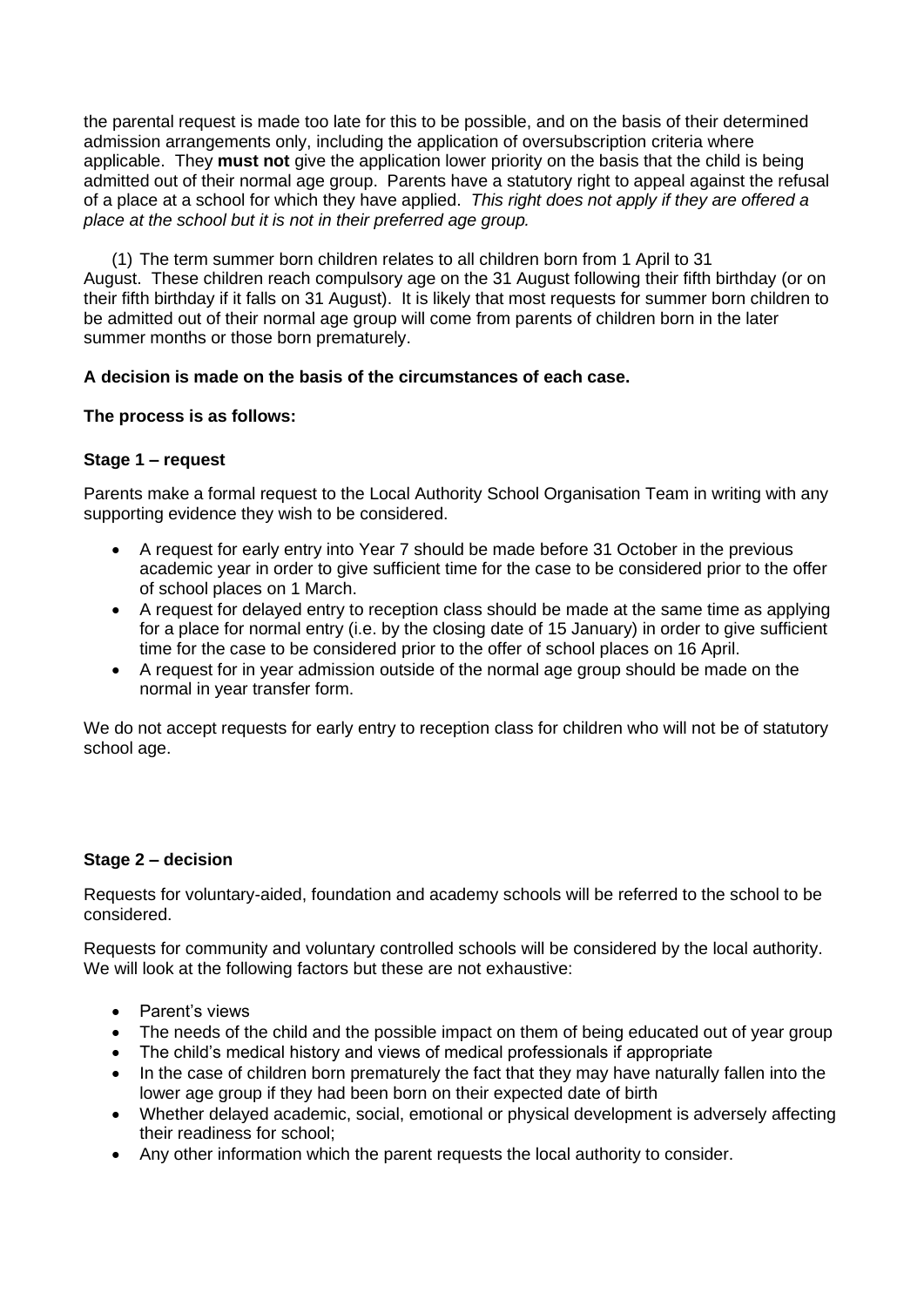### **Stage 3 – outcome**

Parents are notified of the decision in writing by the School Organisation Team.

## **Request agreed:**

If the request is agreed the application will be considered for the year group requested and ranked alongside any other applications. **There is no guarantee that a place will be offered at the preferred school.** Parents have a statutory right to appeal against the refusal of a place at a school for which they have applied. This right does not apply if they are offered a place at the school but it is not in their preferred age group.

Where a child has been educated out of their normal age group, the parent may again request admission out of the normal age group when they transfer to secondary school. It will be for the admission authority of that school to decide whether to admit the child out of their normal age group.

### **Request refused:**

There is no statutory right of appeal against the refusal of a request for admission outside the normal age group. However, if the parents are dissatisfied they have the right to complain through the Council's complaints procedure for decisions made by the local authority or under the school's complaints procedure where the decision has been made by the school.

### **References:**

School Admissions Code, December 2014: [https://www.gov.uk/government/uploads/system/uploads/attachment\\_data/file/389388/School\\_Admi](https://www.gov.uk/government/uploads/system/uploads/attachment_data/file/389388/School_Admissions_Code_2014_-_19_Dec.pdf) [ssions\\_Code\\_2014\\_-\\_19\\_Dec.pdf](https://www.gov.uk/government/uploads/system/uploads/attachment_data/file/389388/School_Admissions_Code_2014_-_19_Dec.pdf)

DfE Advice on the admission of summer born children, December 2014: [https://www.gov.uk/government/uploads/system/uploads/attachment\\_data/file/389448/Summer\\_bor](https://www.gov.uk/government/uploads/system/uploads/attachment_data/file/389448/Summer_born_admissions_advice_Dec_2014.pdf) [n\\_admissions\\_advice\\_Dec\\_2014.pdf](https://www.gov.uk/government/uploads/system/uploads/attachment_data/file/389448/Summer_born_admissions_advice_Dec_2014.pdf)

# **Deferred entry**

If your child is due to start school during the next academic year, it is important that you apply for a place for September. If your child's fifth birthday is between the months of September and December, then, if you wish it, admission may be deferred until January; if it is between January and April, then admission may be deferred until the start of the summer term though it is likely to be in your child's interest to start no later than January.

# **Part-time attendance**

Parents can request that their child attends part time until the child reaches compulsory school age.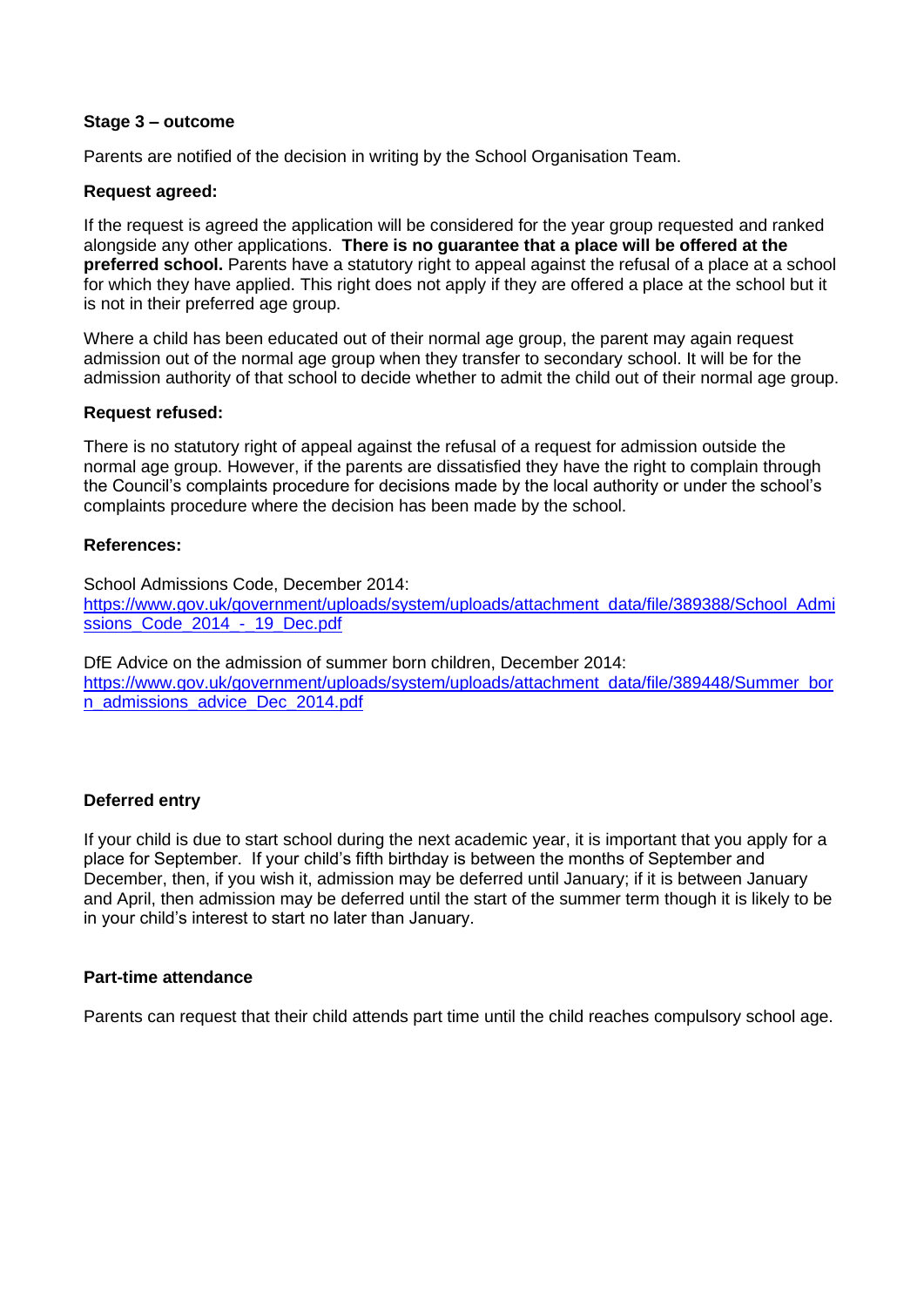### **Nursery Classes**

The admission criteria for schools are different than those for nurseries. Attendance at the nursery does not guarantee admission to the school. Parents must submit an application for a place in reception class by the closing date.

# **Address of pupil**

The address used on the school's admission form must be the current one at the time of the application, i.e. the family's main residence. If the address changes subsequently, the parents should notify the school. Where the parents live at different addresses, and there is shared parenting, the address used will normally be the one where the child wakes up for the majority of Monday to Friday mornings. If there is any doubt about this, then the address of the Child Benefit recipient will be used. Parents may be asked to show evidence of the claim that is being made for the address, e.g. identity cards of various sorts showing the child's address as the one claimed. Where there is dispute about the correct address to use, the governors reserve the right to make enquiries of any relevant third parties e.g. the child's GP, Council Tax Office, Electoral Registration Officer, utilities provider. For children of UK Service personnel and other Crown Servants returning to the area proof of the posting is all that is required.

### **Non-routine admissions**

It sometimes happens that a child needs to change school other than at the "normal" time; such admissions are known as non-routine admissions. Parents wishing their child to attend this school should arrange to visit the school. They should then approach the home Local Authority who will co-ordinate the admission arrangements. If there is a place in the appropriate class, then the governors will arrange for the admission to take place. If there is no such place, then the Local Authority will advise on how to appeal. Appeals for children moving into the area will not be considered until there is evidence of a permanent address, e.g. exchange of contracts or tenancy agreement with rent book.

Please note that you cannot re-appeal for a place at a school within the same school year unless there has been relevant, significant and material change in the family circumstances.

# **Appeals**

Where the governors are unable to offer a place because the school is over subscribed, parents have the right to appeal to an independent admission appeal panel, set up under the School Standards and Framework Act, 1998, as amended by the Education Act, 2002. **Parents should notify the Clerk to the Governors at the school within 14 days of receiving the letter refusing a place.** Parents will have the opportunity to submit their case to the panel in writing and also to attend in order to present their case. You will normally receive 14 days' notice of the place and time of the hearing.

If your child was refused a place in Reception or Key Station 1 because of Government limits on Infant class sizes, the grounds on which your appeal could be successful are limited. You would have to show that the decision was one which in the circumstances no reasonable governing body would have made, that the admission arrangements are illegal or that your child would have been offered a place if the governors' admissions arrangements had been properly implemented. Please note that this right of appeal against the governors' decision does not prevent you from making an appeal in respect of any other school.